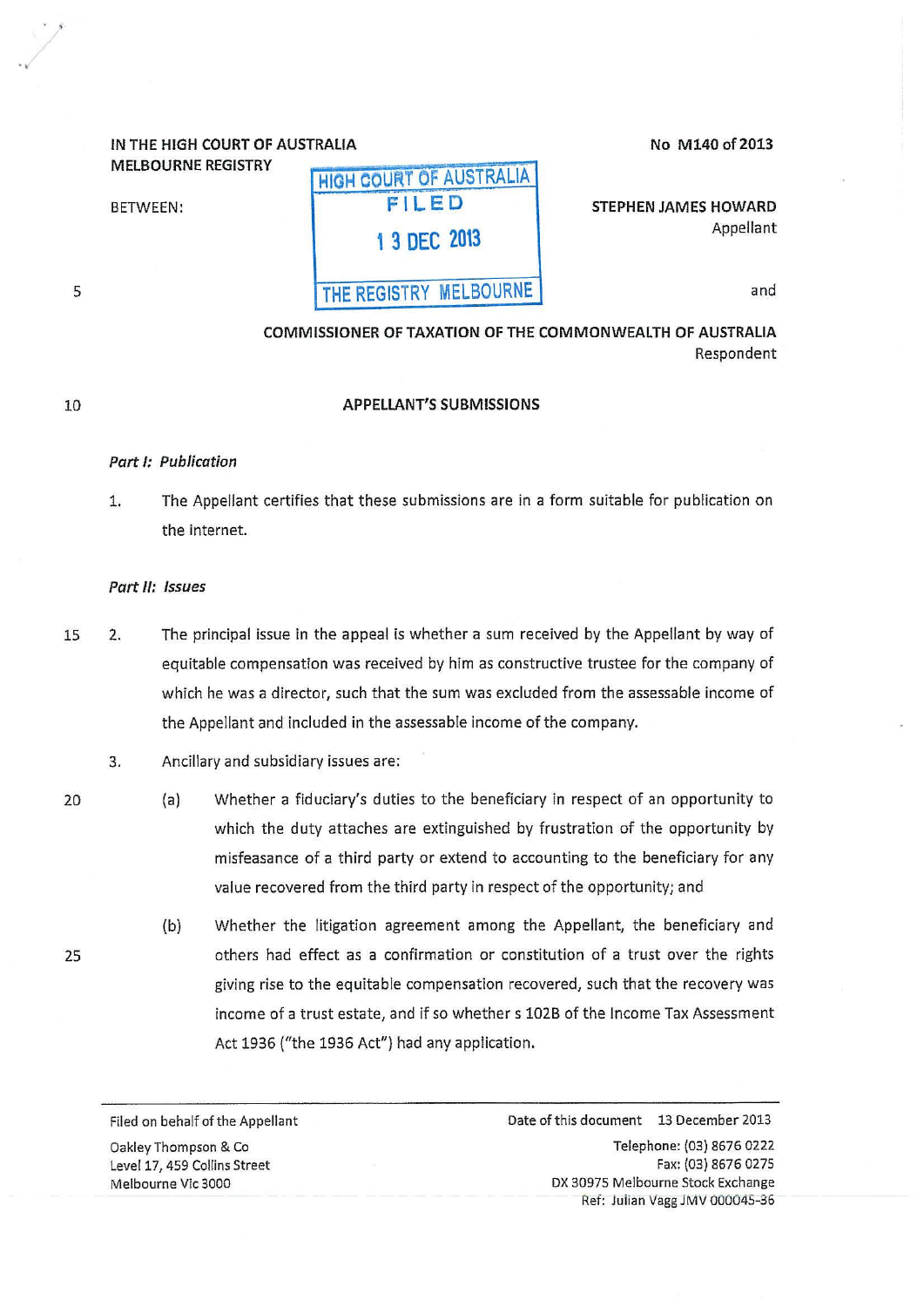# *Part Ill: Judiciary Act 1903*

4. The Appellant certifies that he considers that notice is not required pursuant to s 78B of the Judiciary *Act 1903.* 

# *Part IV: Reports of reasons*

- 5 5. The judgment of the Full Court of the Federal Court of Australia ([2012] FCAFC 149) is reported as Howard v Commissioner of Taxation (2012) 206 FCR 329, and also as 2012 ATC 120-355.
	- 6. The decision of Jessup J at first instance ([2011] FCA 1421) is reported as Howard v Commissioner of Taxation (No 2) (2011) 86 ATR 753 and as 2011 ATC ¶20-298.

#### 10 *Part V: Relevant facts*

- 7. The material facts are set out in the reasons of the Full Court at [6] and are stated in more detail in the reasons of the primary Judge at [11-77]. Succinctly stated, the essential facts are:
	- (a) The Appellant and 5 others formulated a project to acquire, lease and resell to an "end-purchaser" the Kingston Links golf course ("the KLGC venture"). If successfully implemented, the KLGC venture would have realised a profit ("day 1 profit") on simultaneous completion of the acquisition and resale.
	- (b) The Appellant and 2 other of the participants introduced the KLGC venture to Disctronics ltd ("Disctronics"), a public company of which they were directors, and agreed that if the equity (net of mortgage) required to purchase the golf course was less than \$1.5 million, Disctronics would be the end-purchaser. Disctronics adopted the proposal. The participant directors agreed to account to Disctronics for any day 1 profit accruing to them if Disctronics took up the investment.'
- 25 (c) Subsequently joint venture terms were agreed among the six participants, not including Disctronics, to whose inclusion in the venture two of the participants ("the defendants") objected. Upon it being determined that equity of less than

2

20

 $\mathbf{1}$ 

..

The day-1 profit depended on the difference between the cost of the golf course and the price at which it was sold to the end-purchaser, so that realization of any day-1 profit increased the cost of the course to Disctronics as end-purchaser and would be made by the directors at its expense.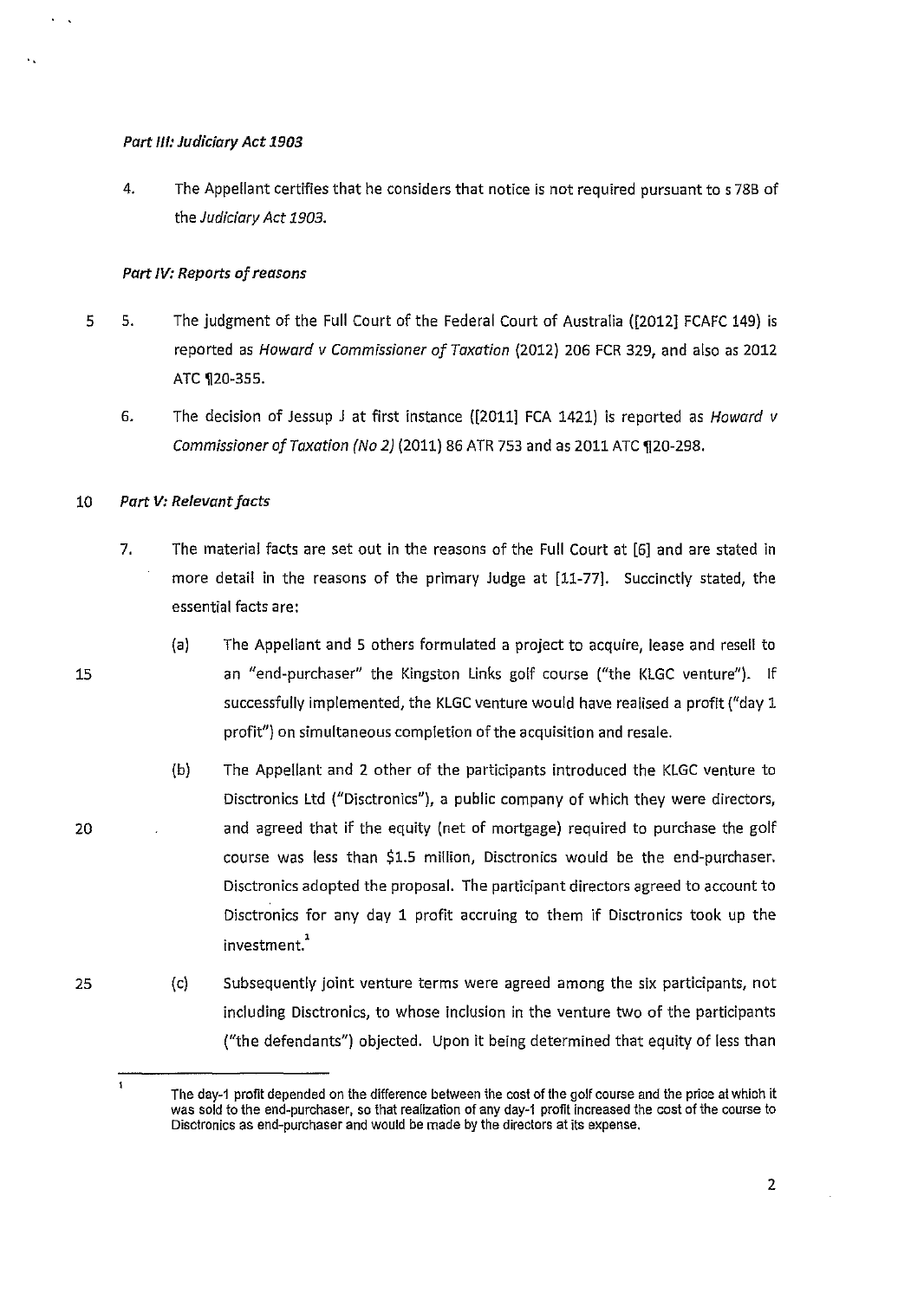\$1.5 million was required to acquire the golf course, the remaining joint venturers ("the plaintiffs") asserted the right of Disctronics to play the role of end-purchaser.

- (d) The defendants, in breach of their fiduciary duty to the plaintiffs, clandestinely negotiated a purchase of the course, and its lease to the prospective lessee, by a syndicate comprising themselves and a third party.
- (e) The plaintiffs and Disctronics brought proceedings for remedies consequent on the defendants' breach of fiduciary duties. The proceedings were funded by Disctronlcs, to whom the director plaintiffs (including the Appellant) assigned all benefits from the proceedings.
- (f) Judgment was given in favour of the plaintiffs at first instance and upheld on appeal. The defendants were ordered to pay to the plaintiffs a sum by way of equitable compensation.
- (g) Each of the directors, including the Appellant, accounted to Disctronics for his share of the award. Disctronics returned the amount as income for tax purposes.
- 8. The Appellant returned his income for the year of income on the basis that he had received his share of the award as constructive trustee for Disctronics, and was not assessable on it. The Respondent assessed him *as* having beneficially derived the award amount. In Part IVC proceedings, the primary judge held the Appellant to have received the amount as constructive trustee.
	- 9. The Full Court, reversing the primary judge, held that the Appellant had received his share of the award for his own benefit, on the basis that he had observed his fiduciary duty to Disctronics by his exercise of "reasonable endeavours" to have Disctronics become the purchaser of the golf course, and so had not been in breach of his fiduciary duty to Disctronics.

15

10

5

..

2D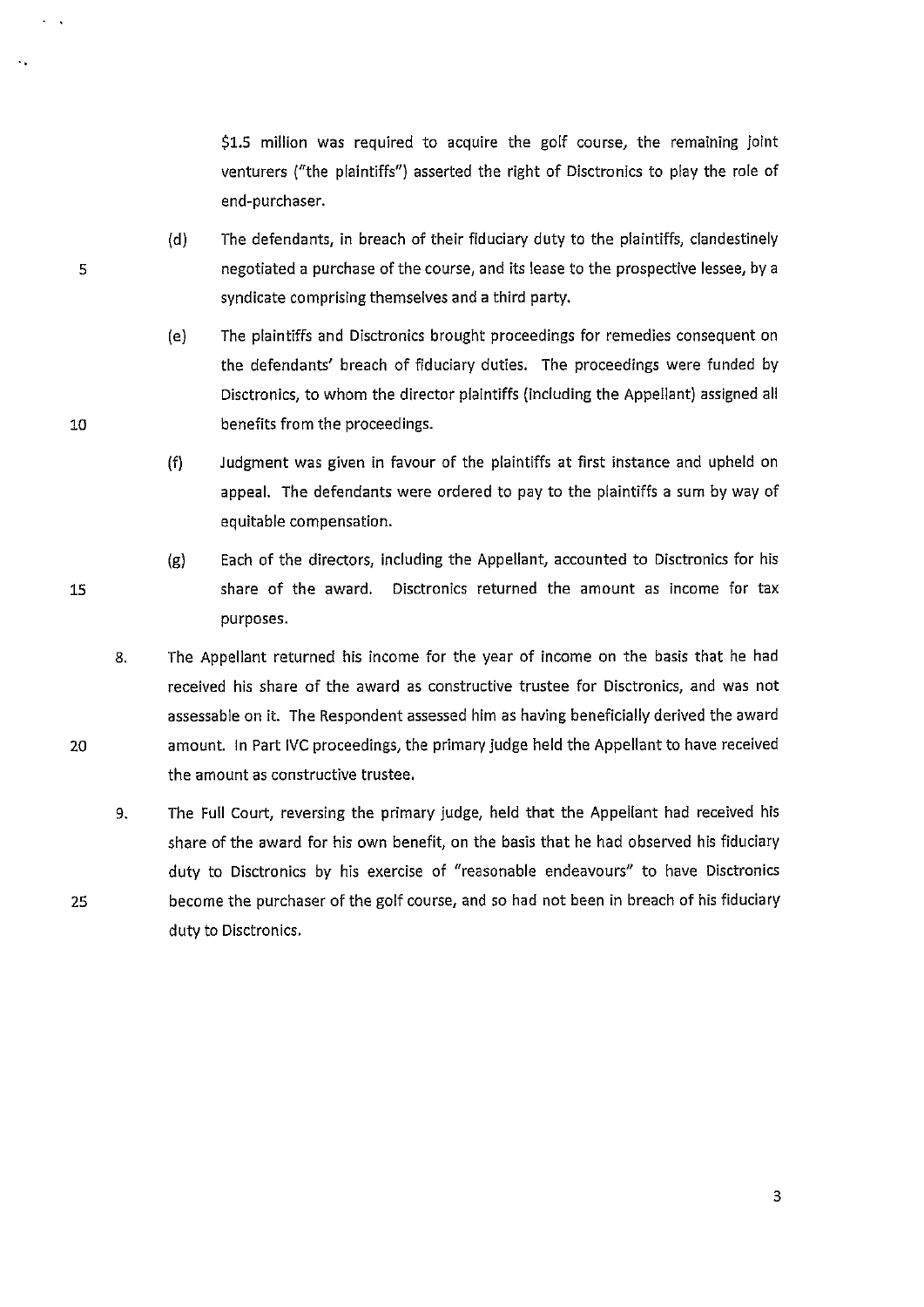#### *Part VI: Appellant's argument*

#### *(a) The Appellant's submission in summary*

- 10. From the time the investment in the golf course was put to and adopted by Disctronics as "a maturing business opportunity which [the] company [was] actively pursuing"<sup>2</sup> it was not open to the Appellant to appropriate for his own benefit either the investment or any benefit (including compensatory damages) which came to him arising from the investment or from the opportunity to invest. He was bound to account to Disctronics for, and was constructive trustee of, any benefit which accrued from the opportunity, and for the purposes of Division 6 of Part Ill of the 1936 Act, any benefit of an income character was income of a trust estate on which as trustee he was not liable to tax.<sup>3</sup>
	- *(b) The Appellant's position os o fiduciary*
- 11. That the Appellant became subjected to fiduciary obligations to Disctronics in relation to the KLGC venture from the time the venture was introduced to the company was not in issue in the Federal Court,  $^{\text{4}}$  nor was it in issue that he observed – rather than breached – those obligations.
- 12. The relationship between a director and company is a paradigm example of a fiduciary relationship,<sup>5</sup> giving rise to duties that are "broad and general," for the company can only act through its directors.<sup>7</sup> While the scope of the fiduciary duty must be moulded according to the nature of the relationship and the facts of the case, a director as fiduciary is subject to an overriding obligation of undivided loyalty,' and may not take a

4

10

15

20

5

..

<sup>2</sup>  The language of Laskin J in the Canadian Supreme Court in Canadian Aero Service Limited v O'Malley [1974] S.C.R. 592, 606-7, (1973) 40 DLR (3d) 371,382.

<sup>3</sup>  Section 96: "Except as provided in this Act, a trustee shall not be liable as trustee to pay income tax upon the income of the trust estate."

<sup>4</sup>  The principles were common ground, as the Full Court recorded at 206 FCR 329, 331 [4]

<sup>5</sup>  Hospital Products Ltd v United States Surgical Corporation (1984) 156 CLR 41, 96.9.

<sup>6</sup>  Grimaldi v Chameleon Mining NL (No 2) (2012) 200 FCR 296 at [179].

<sup>7</sup>  O'Brien v Dawson (1942) 66 CLR 18, 32, citing Ferguson v Wilson (1866) LR 2 Ch App 77, 79 per Cairns LJ "The company itself cannot act in its own person, for it has no person; if can only act through **directors."** 

B Hospital Products Ltd v United States Surgical Corporation (1984) 156 CLR 41, 102.6 per Mason J.

<sup>9</sup> The words of Vickery J in Hodgson v Am cor Ltd (2012) 264 FLR 1, 209; [2012] VSC 94 at [1356], citing Gibson Motorsport Merchandise Pty Limited v Forbes (2006) 149 FCR 569 at [11] per Finn J; Beach Petroleum NL v Kennedy (1999) 49 NSWLR 1, 47 [201] per Spigelman CJ, Sheller JA and Stein JA; Bristol and West Building Society v Mathew [1998] Ch 1 at 18 per Millett LJ.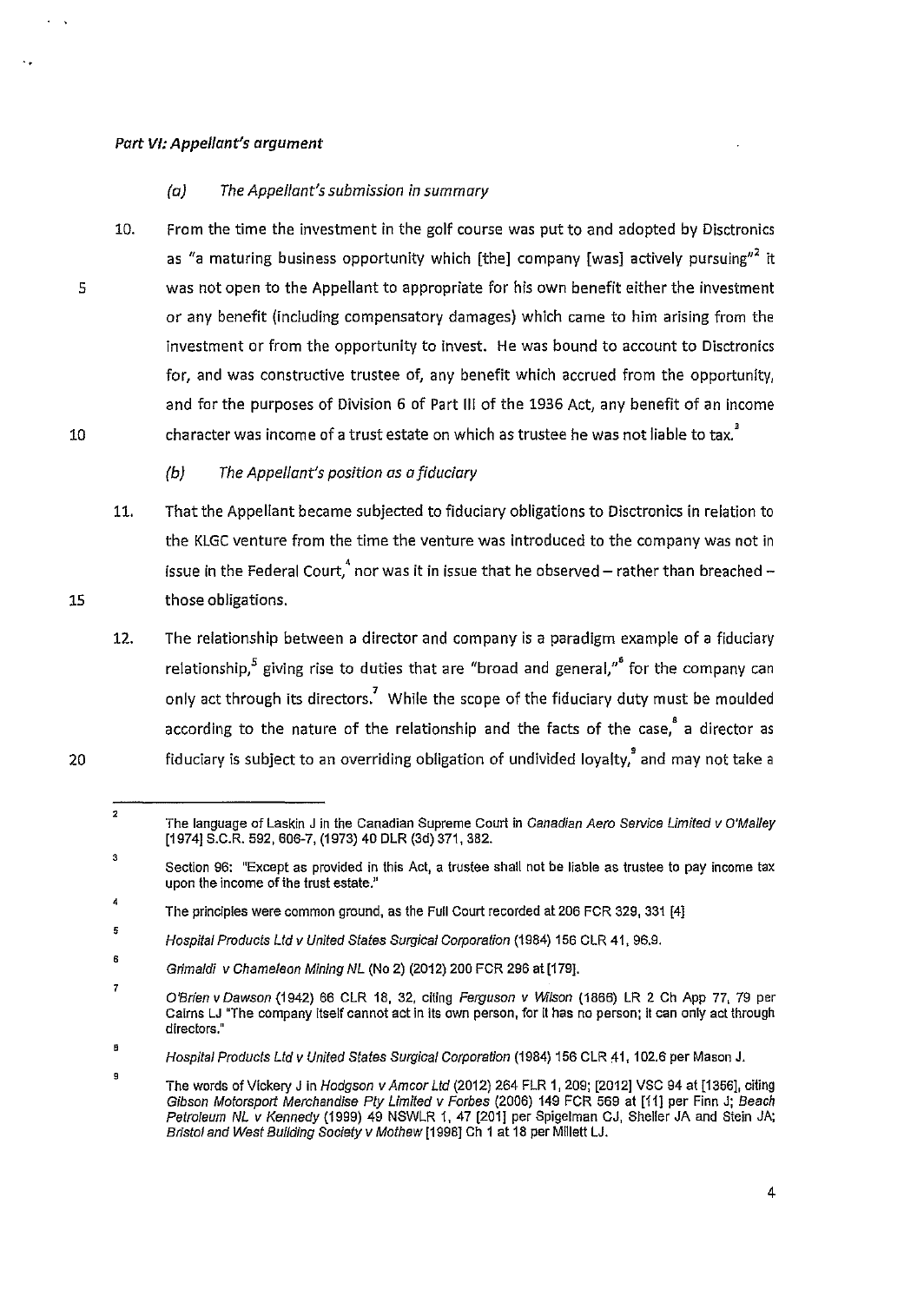profit arising from his office,<sup>10</sup> even when the company itself is unable to do so,<sup>11</sup> except with the informed consent of the company.<sup>12</sup> This is an "inflexible rule of Equity."<sup>13</sup>

- 13. The duty extends to an obligation not to exploit for the director's own benefit an opportunity that either "belongs" to the company or "for which it has been negotiating," especially where the director "is a participant in the negotiations on behalf of the company."<sup>14</sup>
- 14. Equity requires a director to account for any personal gain in circumstances where there is any possibility of conflict between personal interest and duty as a director, for reasons embodying "two themes. The first is that which appropriates for the benefit of the person to whom the fiduciary duty is owed any benefit or gain obtained or received by the fiduciary in circumstances where there existed a conflict of personal interest and fiduciary duty or a significant possibility of such conflict: the objective is to preclude the fiduciary from being swayed by considerations of personal interest. The second is that which requires the fiduciary to account for any benefit or gain obtained or received by reason of or by use of his fiduciary position or of opportunity or knowledge resulting from it: the objective is to preclude the fiduciary from actually misusing his position for his personal advantage."<sup>15</sup>

13

15

10

<sup>10</sup>  Like any other fiduciary, a director may take profits from activities unconnected with the fiduciary office, Noranda Australia Ltd v Lachlan Resources NL (1988) 14 NSWLR 1 at 15; but in the present case the investment in the golf course had been put to and adopted by Disctronics as, in the language of Laskin J in Canadian Aero Service Limited v O'Malley [1974] SCR 592, 606-7 "a maturing business opportunity which [the] company [was] actively pursuing.

<sup>11</sup>  Phipps v Boardman [1967] 2 AC 46, Regal (Hastings) Ltd v Gulliver (1942) [1967] 2 AC 134n; Furs Ltd v Tomkies (1936) 54 CLR 583, 592.

<sup>12</sup>  Hospital Products at 103.2.

Macedonian Orthodox Community Church St Petka Inc v His Eminence Petar The Diocesan Bishop Of The Macedon/an Orthodox Diocese Of Australia And New Zealand (2008) 237 CLR 66, 93 [69]; Breen v Williams (1996) 186 CLR 71, 108

 $14\,$ Canadian Aero Service Limited v O'Malley [1974] SCR 592, 606·607 per Laskin J, in observations cited in numerous Australian cases, many of which are listed by Phillips JA in Edmonds v Donovan (2005) 12 VR 513, 537; more recent citations include Mann v Able Tours Pty Ltd [2010] WASCA 59 and Omnilab Media Ply Ltd v Digffal Cinema Network Pty Ltd (2011) 285 ALR 63; [2011] FCAFC 166; Nicholls v Michael Wilson & Partners Ltd [2012] NSWCA 383 per Sackville AJA at [177]. The decision has also been influential in English jurisprudence, Foster Bryant Surveying Ltd v Bryant [2007] EWCA Civ 200 at [55-57]. See too R P Austin, H A J Ford and I M Ramsay, Company Directors. Principles of Law and Corporate Governance, LexisNexis Butterworths, 2005, at 368-9 [9.8].

 $\uparrow$ Chan v Zacharia (1984) 154 CLR 178 at 198-9 per Deane J; Warman International Ltd v Dwyer (1995) 182 CLR 544 at 557-558; Breen v Williams (1996) 186 CLR 71, 113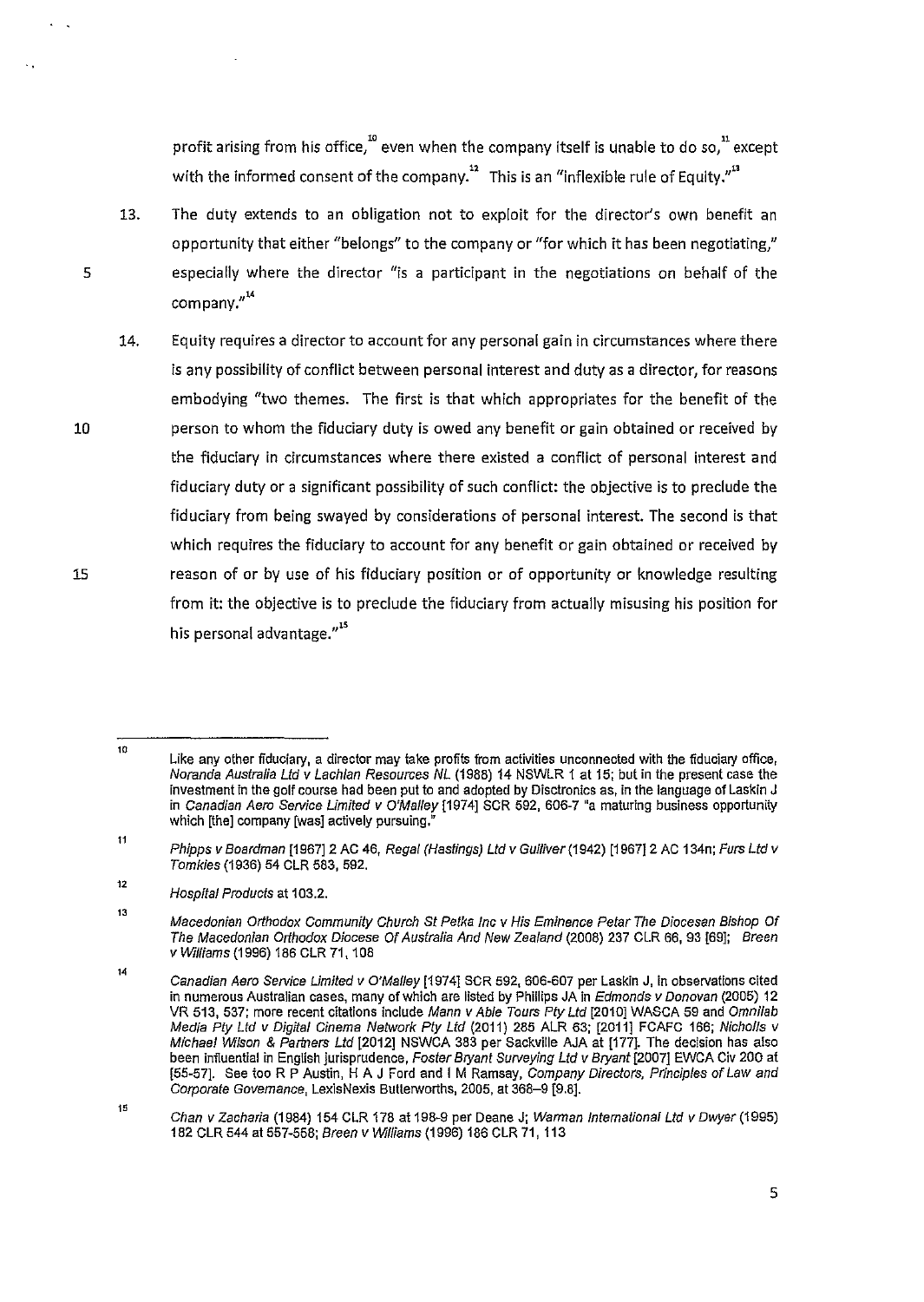- 15. The Appellant and his fellow directors brought to their company, Disctronics, a "maturing business opportunity"<sup>16</sup> which it adopted and set about actively pursuing. From that moment, until relieved of it by the informed assent of the company, they were under a duty to the company to pursue the opportunity for its benefit, and not to take any profit arising from it for their own benefit. When their co-venturers misappropriated the opportunity, the directors sought to recover it by taking proceedings in Equity, expressly for the benefit of Disctronics," which itself was party to the proceedings.<sup>18</sup>
- 10 15 16. The default of the co-venturers did not discharge the directors of their fiduciary obligations to the company in respect of the opportunity; rather it added, to the subject matter in respect of which the obligations subsisted, a right to recover from the defaulters that which they had misappropriated, or if not, the value of what had been misappropriated. When the proceedings yielded an award of compensation, that award came to the director plaintiffs as the fruits of the venture - as the only fruits, but wholly as a gain from the frustrated opportunity  $-$  and it would have been entirely inconsistent with their fiduciary duties to the company for the directors to have retained the gain for their own benefit and not to have accounted for it to the company.

*(c) The Appellant was trustee for the company* 

17. The holder of property in respect of which equity recognises and enforces a constructive trust is as much trustee of that property as is the trustee of property the subject of an express trust. In his seminal judgment in *Muschinski v Dodds,"* Deane J observed that

5

20

<sup>16</sup>  Canadian Aero Service Limited v O'Malley [1974] SCR 592, 607; (1973) 40 DLR (3d) 371, 382.

The directors, acknowledging that they had "agreed that if [Disctronics] exercised its Option then the directors would rebate to [Disctronics] any entitlement (whether on revenue or capital account) they may have as a consequence of their participation in the joint venture," undertook the proceedings "in order to ensure that [Disctronics] is afforded the opportunity of exercising Its right to seek damages and compensation for the loss of its corporate opportunity and the wrongful appropriation of' the opportunity, and assigned to the company "any award ... made in their favour as a consequence of their participation in the joint venture or arising out of the proceedings," Ex SJH-4, recited in the judgments of Jessup at [52] and the Full Court at [6(i)]. Disctronics' claim as co-plaintiff was dismissed at first instance but ultimately vindicated to the extent that its appeal against the trial Judge's order for compensation for wrongful lodgment of a caveat was allowed, Edmonds v Donovan (2005) 12 VR 513 at 546-552, esp at [96].

<sup>18</sup>  Even in the absence of the litigation agreement (set out by the Full Court at [6Q)]), the directors could not claim for themselves the fruits of the liligation at the expense of the company, which was party to the proceedings and claimed relief by way of transfer to it of the golf course property ([2002] VSC 454 at  $[103]$ .

<sup>19</sup>  (1985) 160 CLR 583; his Honour's reasons in this regard were adopted in Baumgartner v Baumgartner (1987) 164 CLR 137 and Bams v Bams (2003) 214 CLR 169 at [81], and endorsed in Yeoman's Row Management Limited v Cobbe [2008] 1 WLR 1752, [2008] UKHL 55 at [17], and are widely cited as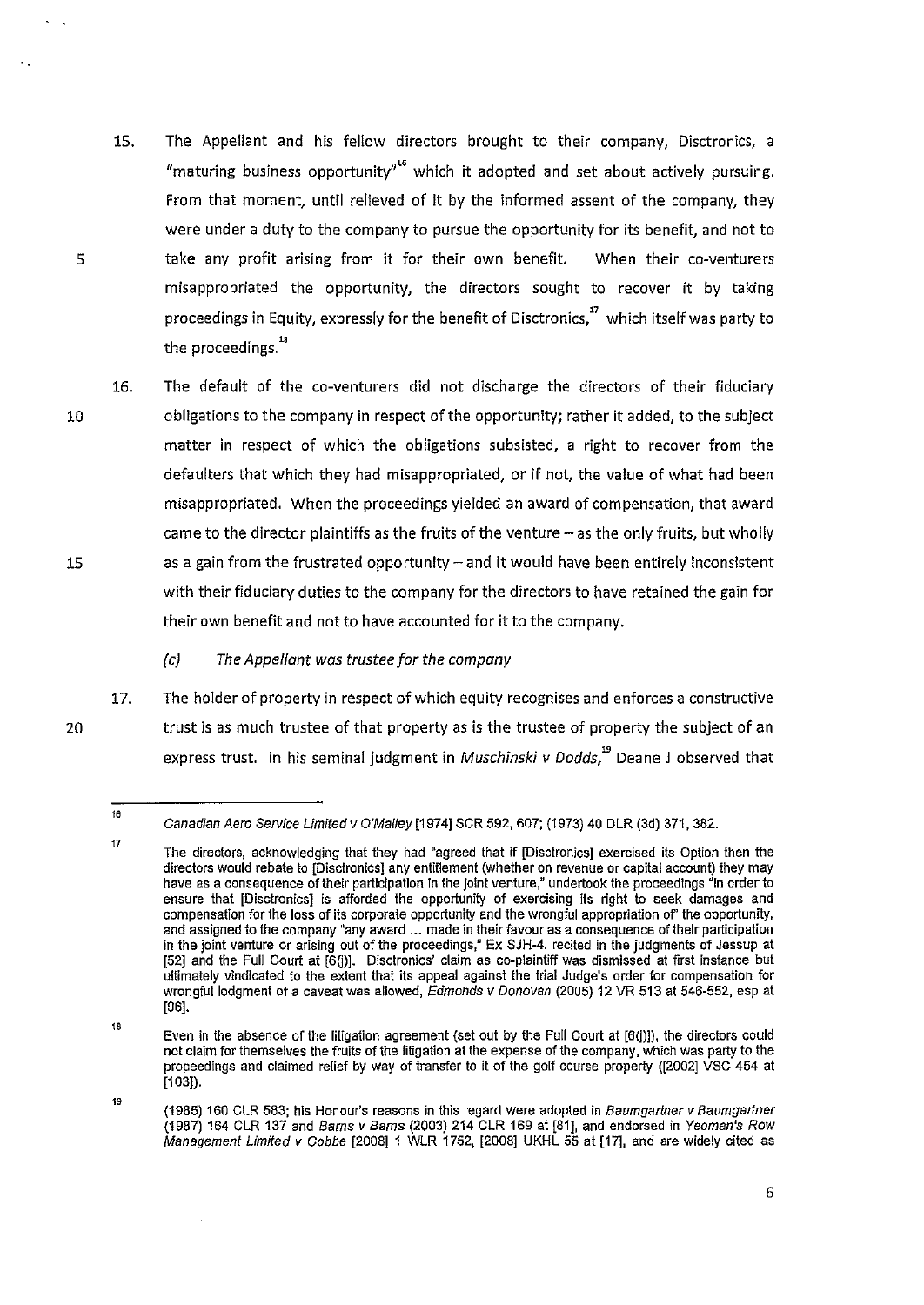the express trust, as much as the constructive trust, "was essentially remedial in its origins ... imposed ... to enforce principle," and that "the constructive trust is both an institution and a remedy of the law of equity .... Viewed in its modern context, the constructive trust can properly be described as a remedial institution which equity imposes regardless of actual or presumed agreement or intention (and subsequently protects) to preclude the retention or assertion of beneficial ownership of property to the extent that such retention or assertion would be contrary to equitable principle .... [E]quity regards as done that which ought to be done ... [and] there does not need to have been a curial declaration or order before equity will recognize the prior existence of a constructive trust."20

- 18. His Honour went on to note that "the principal operation of the constructive trust in the law of this country has been in the area of breach of fiduciary duty" but that "there is no reason to deny the availability of the constructive trust in any case where some principle of the law of equity calls for the imposition upon the legal owner of property, regardless of actual or presumed agreement or intention, of the obligation to hold or apply the property for the benefit of another. $^{\prime\prime^{21}}$
- 19. The Appellant was obliged, both by virtue of his fiduciary duty to the company and the correlative obligation not to take any profit from the opportunity pursued by the company at its expense, and by virtue of his express acknowledgement that he would "rebate" to the company all benefits from the opportunity, to "hold or apply ... for the benefit of' the company all gains and benefits that came to him in connection with the golf course venture. Equity regarded him as so bound, to do what ought to be done, and as subject to at least a constructive trust, in favour of the company, of all his interest in and any gains that flowed to him from the venture. He was not entitled to retain for his own benefit any gain that came to him, however it accrued to him; and in particular was not entitled to retain the award of equitable compensation into which the interest in the venture had been effectively converted by the misdeeds of the co-venturers.

20 (1985) 160 CLR 583, 613,614

21 (1985) 160 CLR 583,616-7

10

5

15

20

authoritative, see for example Parsons v McBain (2001) 109 FCR 120 at [13], Lloyd v Tedesco (2002) 25 WAR 360 at [7], LHK Nominees v Kenworthy (2002) 26 WAR 517 at [195], Sei Mei Huen v Official Receiver [(2008) 248 ALR 1 at [67], and at first instance Kambouris v Tahmazis [2012] VSC 432 at [14], Speers Point RSL Club Ltd v The Returned and Services League of Australia (NSW Branch) [2012] NSWSC 1 011 at [184], Layton v Miller[2009] QSC 377 at [24], Jones v Southall & Bourke Pty Ltd [2004] FCA 539 at [56], Ford & Marshall v Marshall [2003] WASC 116 at [62].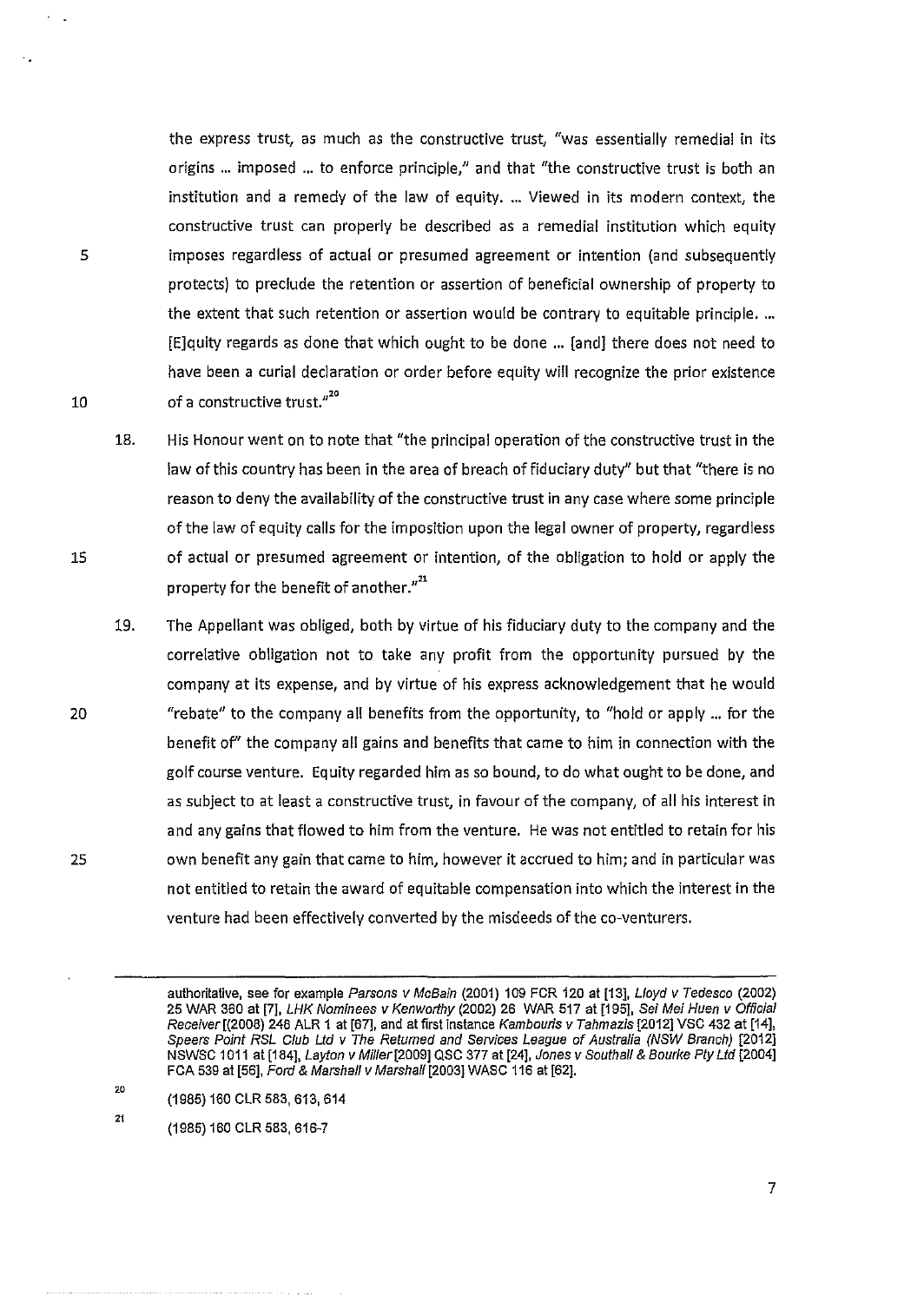#### *(d) The litigation agreement*

- 20. By an agreement<sup>22</sup> made shortly before the commencement of the Supreme Court proceedings against the defendants, the Appellant and his fellow directors confirmed to Disctronics their agreement that if the "equity" required was less than \$1.Sm and Disctronics chose to become the end-purchaser (conditions recited to have been satisfied on 4 August 1999) they "would rebate to [Disctronics] any entitlement (whether on revenue or capital account) they may have as a consequence of their participation in the joint venture," and agreed with the company that in consideration of its agreement to pay all costs of the proceedings, they would each "assign absolutely" to the company "any award of damages (whether on revenue or capital account) ... made in their favour as a consequence of their participation in the joint venture" and would "diligently prosecute the proceedings."
- 21. The agreement operated both as a confirmation of the directors' obligations to account to the company for any benefit accruing from the directors' rights and interest in the venture<sup>23</sup> and as an assignment of the right to any damages, whether capital or income of the venture, to Disctronics. Anything which flowed to the directors, including the Appellant, from the venture and the imminent proceedings flowed to them for the benefit of, and as trustees for, the company.

# *(e) The tax consequences of the trust imposed on the Appellant*

- 20 22. Speaking of a resulting trust, Dixon J said "If liability for tax depends upon the existence or non-existence of a trust, the occasion seems to demand the application of the rules by which the determination of such questions is governed in Courts of equity."<sup>24</sup> The reasoning applies equally to a constructive trust imposed on a fiduciary.
	- 23. The Appellant derived the gain comprising the award of equitable compensation not for his own use and benefit, but as trustee for Disctronics. It was not his assessable income,

25

5

10

15

<sup>22</sup>  Ex SJH-4, set out in the reasons of Jessup J at [52]

<sup>23</sup>  And so as a declaration of trust: "No special words are necessary to create a trust" Registrar of the Accident Compensation Tribunal v FC of T (1993) 178 CLR 145, 165-6

<sup>24</sup>  Stewart Dawson and Co (Vic) Ply Ltd v FC of T (1933) 48 CLR 683, 691; followed and applied in Danmark Ply Ltd and Forestwood Ply Ltd v FC ofT (1944) 7 ATD 333, 360; 2 AITR 517, 564 (Williams J) and in Macfarlane v FC of T (1986) 13 FCR 356, 357 (Beaumont J: "The [Income Tax Assessment] Act, in my view, takes the taxpayer's income as it finds it - that is to say, subject to the general law in all its aspects. This will pick up the position at law and in equity, modified by any relevant legislation. including the provisions of the Act itself.") See also Executor Trustee & Agency Co of South Australia Ltd v DFC of T (1939) 62 CLR 545 at 561, 572.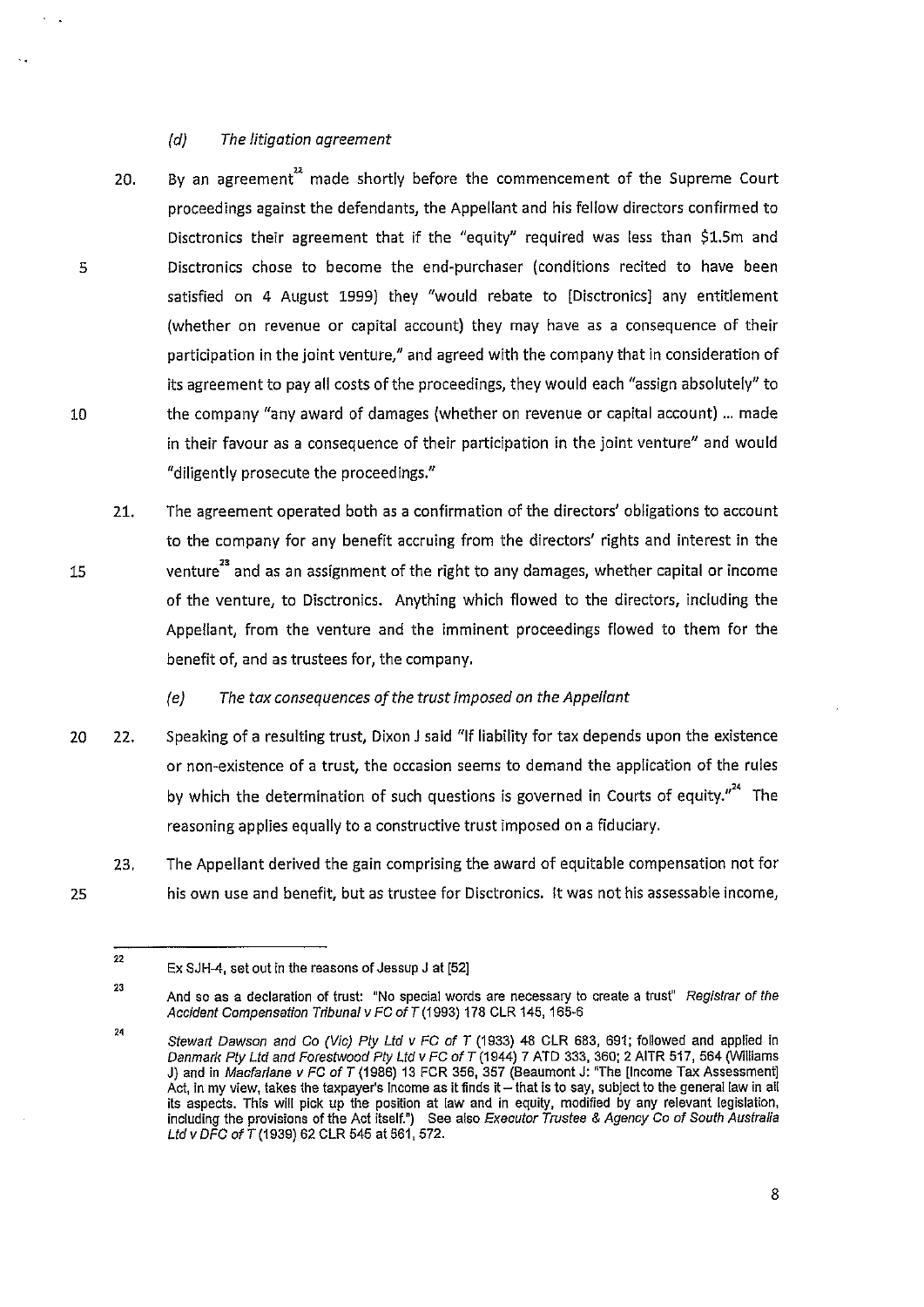but part of the net income of a trust estate, on which he personally was not liable to tax.<sup>25</sup>

- (f) *The errors in the reasons of the Full Court*
- 5 24. The principles governing the fiduciary duties of a director to his company were not in contest before, and were accepted by, the Full Court: at  $[4-5]$ .<sup>26</sup> That the circumstances attracted those principles was also accepted: the directors intended "to make the opportunity to purchase the golf course available to Disctronics. They made their decision so to proceed in what were plainly the interests of Disctronics rather than of themselves."<sup>27</sup>
- 10 25. The Full Court held the obligations of the Appellant not to extend to one to account to the company for the award received in satisfaction of the violated rights under the golf course joint venture on two grounds:
	- (a) that the Appellant was not "in breach of his fiduciary duty owed to Disctronics," $^{28}$ so that no constructive trust arose in favour of the company, and
	- (b) that the Appellant's "obligation to Disctronics only involved [him] using his reasonable endeavours to have it become purchaser, which obligation he discharged"" and "Disctronics could have had no expectation that Mr Howard would work towards a certain price being accepted. Disctronics' only interest arose when and if the equity required was less than \$1.5 million."<sup>30</sup>
- 20 The Appellant submits that in each respect the Full Court was in error.

*(i) There is no requirement of breach of fiduciary duty* 

26. A constructive trust is recognised by Equity, "regardless of actual or presumed agreement or intention ... to preclude the retention or assertion of beneficial ownership of property to the extent that such retention or assertion would be contrary to equitable

15

27 (2012) 206 FCR 329, 334-5 [11-12], adopting Jessup J at [77]. The Court recorded at [3] that "The principles of law, and the factual context in which they are to be applied, are not in dispute."

<sup>25</sup>  Income Tax Assessment Act 1936, s 96, footnote [3] above.

<sup>26</sup>  (2012) 206 FCR 329, 331

<sup>28</sup> (2012) 206 FCR 329, 331 [3], 334 [7], 337 [20]

<sup>29</sup>  (2012) 206 FCR 329, 336 [18]

<sup>30</sup>  (2012) 206 FCR 329, 337 [19]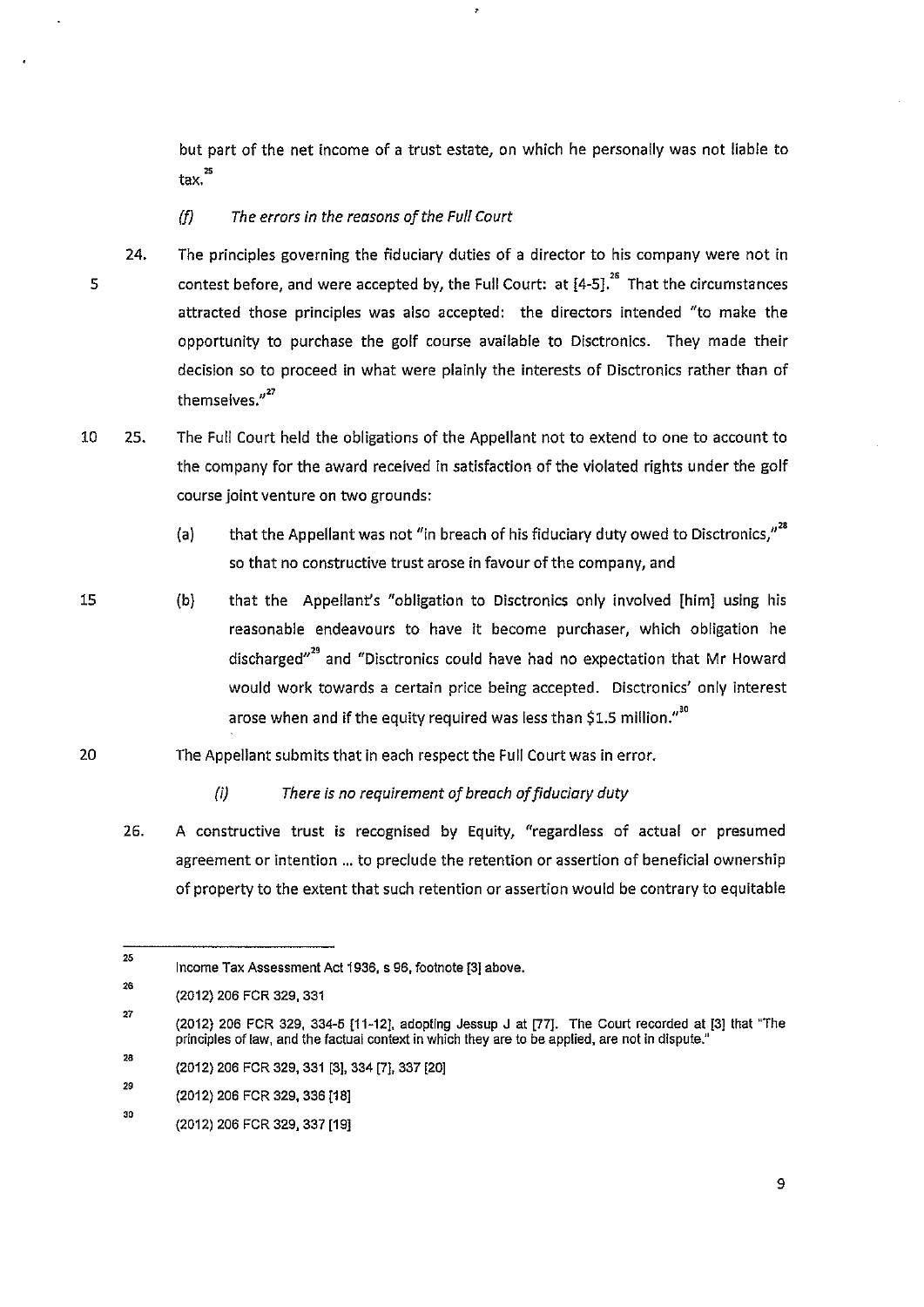principle."<sup>31</sup> Where a person in a fiduciary position, such as a director of a company, holds rights which cannot be asserted against the interests of the beneficiary but only for its benefit, equity recognises  $-$  not simply as remedy but as institution in the sense of a subsisting recognised relationship  $-$  that the rights are held, if not on express trust, then on constructive trust for the beneficiary.<sup>32</sup> The trust relationship extends not only to the rights but also to the fruit of the rights: so if the rights mature into a holding of property, or a receipt of money, that into which they mature is also subjected to the trust obligations.

- 27. Where as here such rights subsist and are vested in the fiduciary, the fiduciary from the time the potential for conflict between duty and interest arises holds the benefit of those rights not for his or her own benefit but on constructive trust for the beneficiary. The entitlement of the beneficiary to the benefit arising from the rights is not a consequence of equity's intervention to hold the fiduciary accountable: it is the reason why equity intervenes to impose the constructive trust.
- 15 28. 20 While he observed his fiduciary duties to Disctronics in respect of the KLGC venture, the Appellant held his interest in the venture on trust for the company, and the income which accrued to him from the venture  $-$  not from its conduct, but from recovery from those by whom it was frustrated  $-$  accrued to him not for his own benefit, but for the benefit of the company. In holding that he committed no breach of his fiduciary duties and that "accordingly" the amount was not received as trustee for the company," the Full Court was fundamentally in error, and the conclusion their Honours reached, that he was personally assessable on the gain, was wrong.
	- (ii) *The scope of the Appellant's fiduciary duty*
	- 29. The Full Court critically limited its delineation of the Appellant's fiduciary duty to Disctronics by proceeding on the premises that the Appellant's "obligation to Disctronics only involved [him] using his reasonable endeavours to have it become purchaser" (viz, "accepted as equity participant by the other joint venturers") "which obligation he

5

10

25

Muschinski v Dodds (1985) 160 CLR 583, 614

<sup>32</sup>  The case where the trust is imposed on the fiduciary in respect of a gain which arises from no existing property (such as Phipps v Boardman [1967] 2 AC 46), or is imposed on a participant in a dishonest design on the part of a trustee or fiduciary (Barnes *v* Addy (1874) 9 Ch App 244 at 251-2), is not presently relevant; in the present case there were enforceable rights arising under the joint venture agreement.

<sup>33</sup>  The Court's conclusion and essential reasoning, 206 FCR 329, 337 [20-21].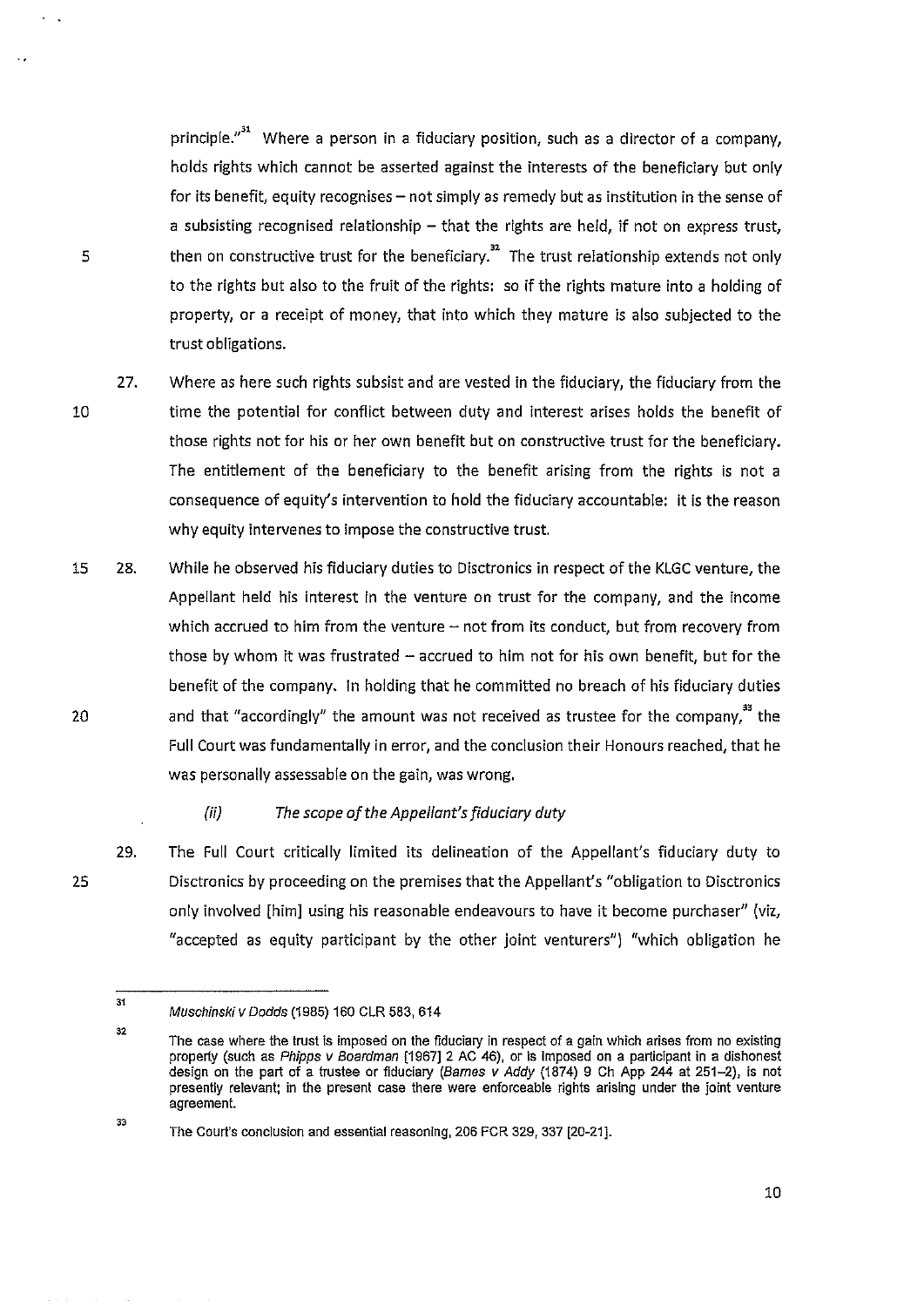discharged,"<sup>34</sup> and that "Disctronics could have had no expectation that [the Appellant] would work towards a certain price being accepted. Disctronics' only interest arose when and if the equity required was less than \$1.5 million."<sup>35</sup>

- 30. 5 10 15 20 This formulation of the directors' fiduciary obligations to the company ignores the relationship between the sale price to Disctronics or any other end-purchaser (which determined the amount of "equity" contribution) and the day 1 profit to the venturers, including both the defendants and the directors. Any increase in the equity contribution directly increased the profit to the venturers. On the reasoning of the Full Court, by setting (or acquiescing in) an equity contribution exceeding \$1.5 million, the directors could have absolved themselves of any fiduciary duty in relation to the project, and secured for themselves (at the company's expense) the benefit of the profit. The reasoning is wrong: a clearer case of conflict between duty to the company and personal interest is difficult to imagine. It was the duty of the directors to endeavour to secure a sale price and equity contribution which was within the reach of Disctronics; it was contrary to that duty to accede to a price which profited them and denied Disctronics the investment opportunity it sought. When the investment was lost to Disctronics, it was no simple case of an objective condition as to the amount of equity needed not being met: the defendants had frustrated the venture by wrongfully procuring a sale of the golf course to a company in which they had an interest (and doing so at a price within Disctronics' budget'').
	- 31. When the defendants misappropriated the opportunity presented by the joint venture it was within the scope of the directors' duties<sup>37</sup> to take what action they could, in their own names as well as that of the company, to recover the lost investment or its value.<sup>38</sup> What came to them as a result of the action taken came to them in direct consequence of their performance of their office and flowed to them directly from, and in substitution for the profit from, the venture which was the subject of their fiduciary duties, and was

38 The relief sought was a declaration that the defendants held the golf course on trust for the plaintiffs (including Disclronics), or alternatively damages, equitable compensation or an account of profits: Disctronics Ltd & Ors v Edmonds & Ors [2002] VSC 454 at [103]

<sup>34</sup>  206 FCR 329, 336 [18]

<sup>35</sup>  206 FCR 329, 337 [1 9]

<sup>35</sup>  The company owned by the defendants and the equity contributor they introduced purchased the golf course for effectively the same price as Disctronics' nominee, Corwin Grange Ply Ltd, offered to the vendor (Jessup J at 86 ATR 753, 774 [50]).

<sup>37</sup>  Those duties were to "safeguard and further the interests of the company", Furs Lid v Tomkies (1936) 54 CLR 583, 592, and to do so with due care and diligence, Corporations Laws 232.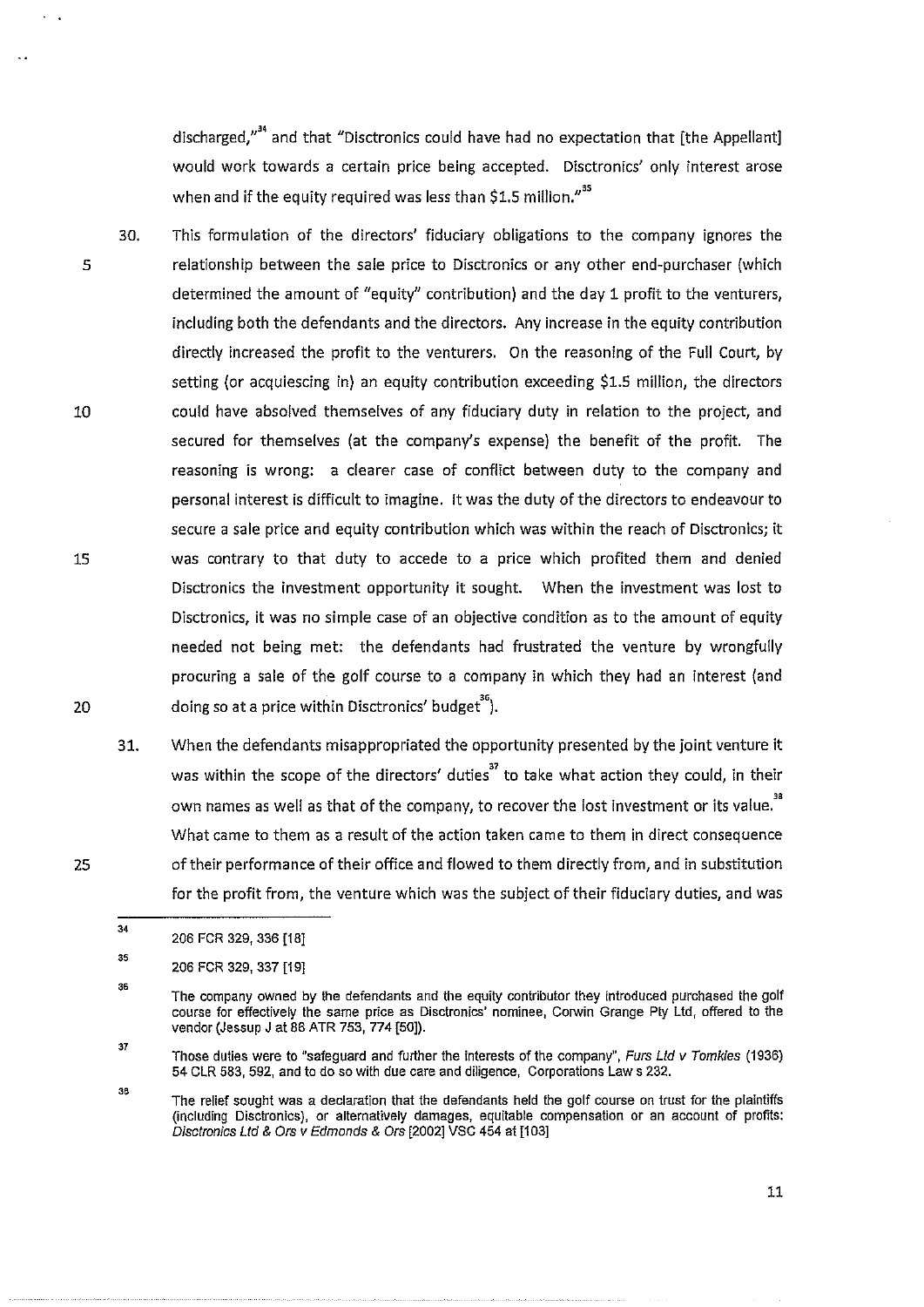impressed with the same obligations to account to Disctronics as would have been any other gain arising from the venture.

#### *(g) The Respondent's notice of contention*

- 32. 5 10 The litigation agreement operated as a confirmation of the circumstances giving rise to a constructive trust in favour of Disctronics over the interest of the directors in the KLGC venture and, so far as was necessary, as an assignment or "rebating" to the company of all their entitlements.<sup>39</sup> "any entitlement (whether on revenue or capital account) they may have as a consequence of their participation in the joint venture." What vested in the company was, not merely any future income, but the beneficial interest in all rights giving rise to any amount flowing from the venture. Consequently s 102B of the 1936 Act, relied on by the Respondent in his notice of contention, has no present operation: that section applies only to a transfer of a right to receive income from property where the interest in property from which the right arose is owned and retained by the transferor.<sup>40</sup>
- 15 33. *Booth v FC of*  $T_1^4$  cited by the Full Court,<sup>42</sup> likewise has no bearing on the position of the Appellant. That case concerned an assignment of a share in the rental income only, not an assignment of the right or property from which the income accrued.<sup>43</sup>
	- *(h) Costs of the Supreme Court proceedings*

20

34. If contrary to the foregoing submissions the Court would otherwise dismiss the appeal, the amount assessable should be reduced by the Appellant's share of the legal costs incurred in prosecuting the Supreme Court proceedings. The gain made by the Appellant was diminished by the costs incurred in securing the equitable compensation, and only the net gain could be assessable to him.<sup>44</sup> Insofar as the gross compensation amount is assessable income under the Act, the costs (of which the Respondent's share

<sup>39</sup>  The language of the meetings of 13-14 July 1999: Jessup J at 86 ATR 753, 765 [25]

<sup>40</sup>  Section 102B(1), s 102B(2)(b).

 $-41$ (1987) 164 CLR 159, 167 (Mason CJ)

<sup>42</sup> (2012) 206 FCR 329,334 [9]

<sup>43</sup> Mason CJ expressly draws this distinction at 167 in discussing *FC* ofT *v Everett* (1980) 143 CLR 440, Norman v *FC* ofT (1963) 109 CLR 9 .and *Shepherd* v *FG* ofT (1965) 113 CLR 385

<sup>44</sup> The compensation amount was paid directly to Dlsctronics (Jessup J, 86 ATR 753 at 757 [2]); the costs were recouped from that payment.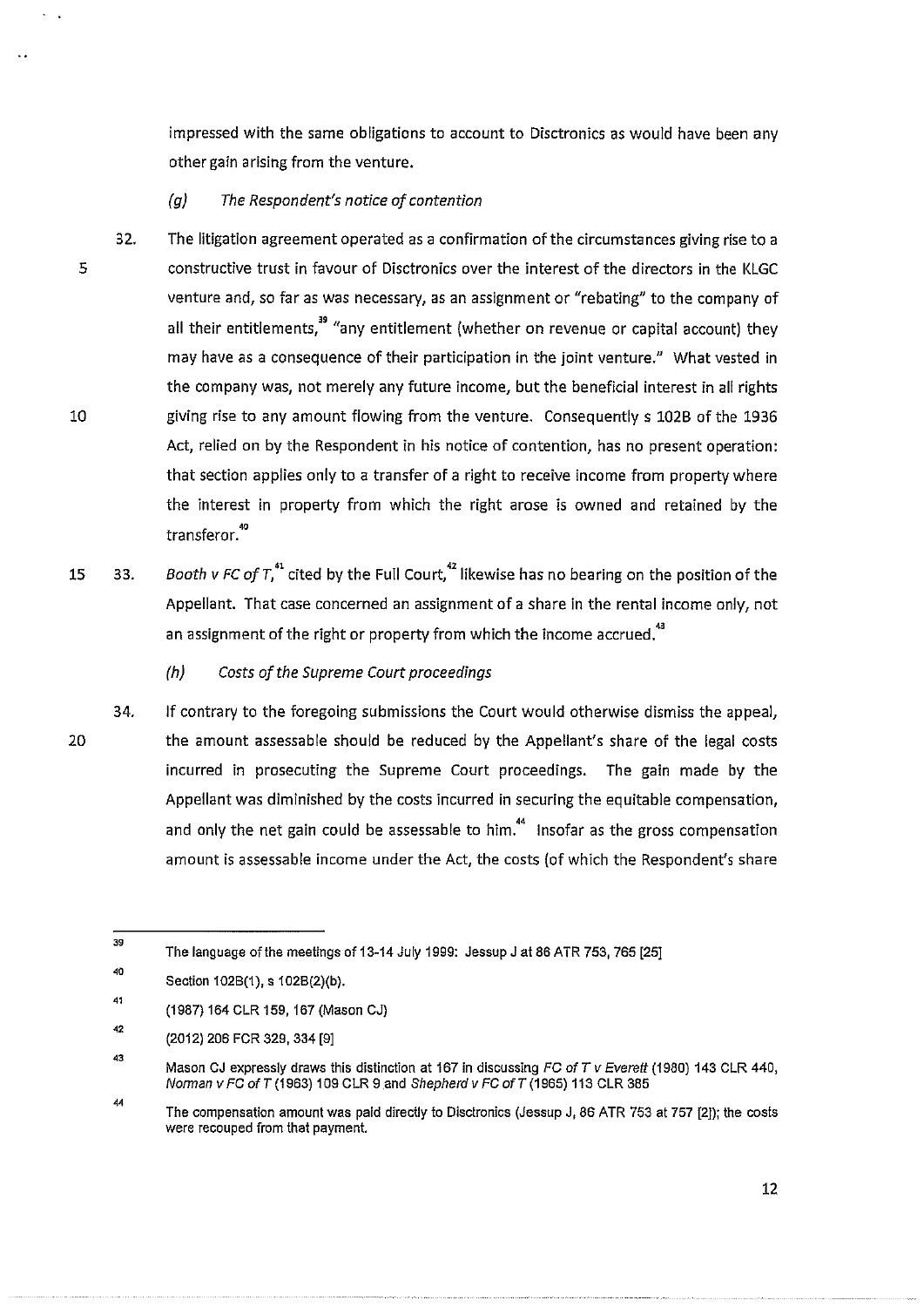\$301,689<sup>44</sup>) were clearly incurred in gaining it, and are as much of a revenue nature as is the receipt.

## Part VII- Legislation

5

35. The relevant statutory provisions as in force in the year of income (and as presently in force, unchanged) are sections 6, 96 and 1028 of the Income Tax Assessment Act 1936, attached as Appendix A.

# Part VIII - Orders sought

36. The Appellant seeks the following orders:

- (a) Appeal allowed with costs.
- 10 (b) Set aside the orders of the Full Court of the Federal Court of Australia made 28 November 2012 in proceeding VID 78 of 2012, and in place thereof order that the appeal to that Court be dismissed with costs.

## Part  $IX -$  Estimate

37. The estimate of hours required for the presentation of the appellant's oral argument

15 (including reply) is 2.5 hours.

Dated: 13 December 2013 20 ز سے Daniel Mcherney<br>
Tel 03 9225 7783. Tel 03 9230 3232 mcinernev@vicbar.com.au

 $\not\!\!L$ 

Tel 02 9230 3232 Fax 02 9232 8435 aslater@aslater.com Counsel for the Appellant

The costs incurred by the plaintiffs were \$1,506,756 less costs recovered of \$300,000, net \$1,206,756: Howard 27.5.2010 at [7] and Ex SJH13, AB xx and xx. Disctronics' payment discharged the obligations of the plaintiffs.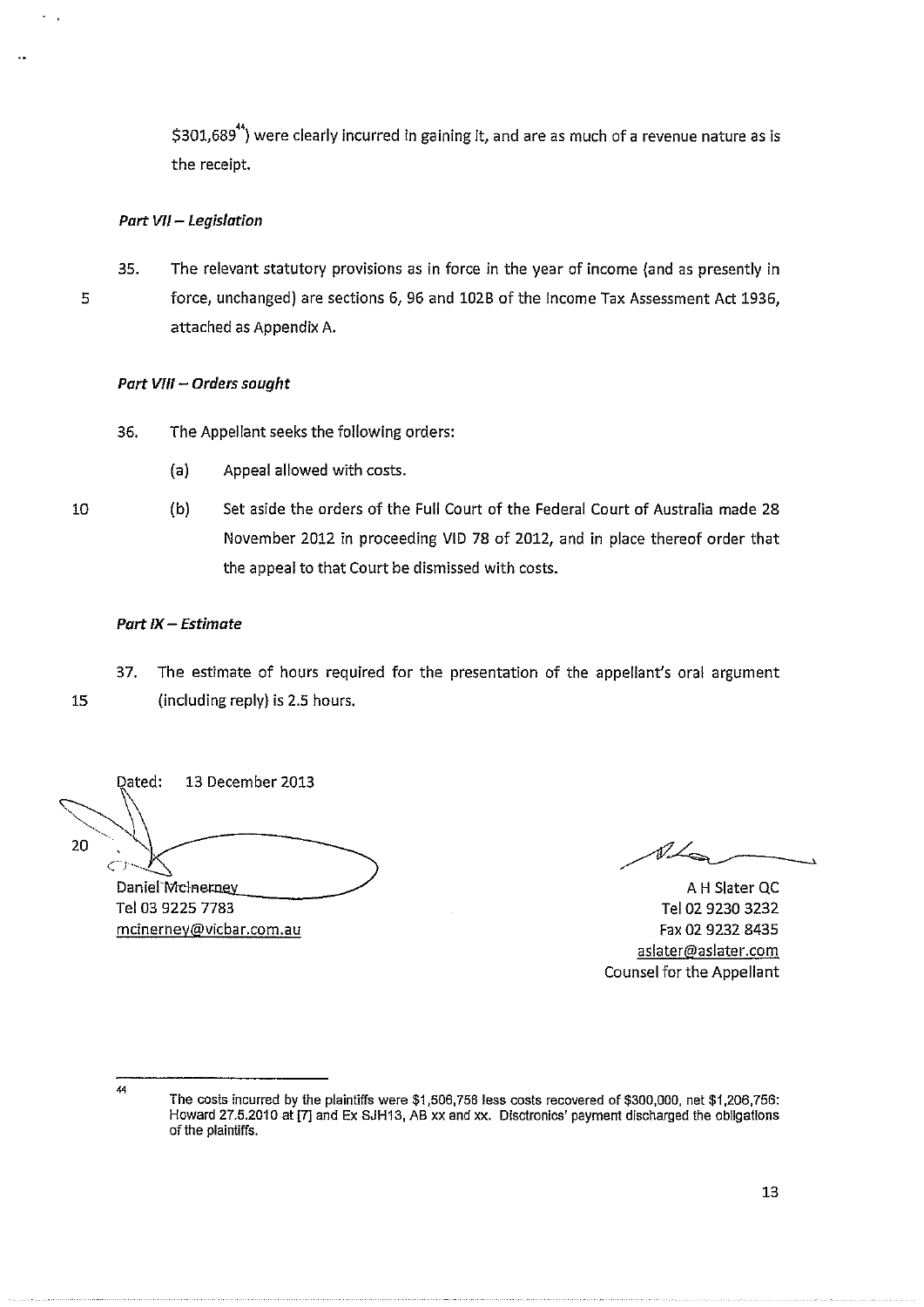#### IN THE HIGH COURT OF AUSTRALIA MELBOURNE REGISTRY

..

Appellant

# BETWEEN: STEPHEN JAMES HOWARD

5 10 15 20 25 30 35 and COMMISSIONER OF TAXATION OF THE COMMONWEALTH OF AUSTRALIA Respondent APPENDIX A TO APPELLANT'S SUBMISSIONS Income Tax Assessment Act 1936 6 Interpretation (1) In this Act, unless the contrary intention appears: *trustee* in addition to every person appointed or constituted trustee by act of parties, by order, or declaration of a court, or by operation of law, includes: (a) (b) an executor or administrator, guardian, committee, receiver, or liquidator; and every person having or taking upon himself the administration or control of income affected by any express or implied trust, or acting in any fiduciary capacity, or having the possession, control or management of the income of a person under any legal or other disability; 96 Trustees Except as provided in this Act, a trustee shall not be liable as trustee to pay income tax upon the income of the trust estate. 102B Certain income transferred for short periods to be included in assessable income of transferor (1) Subject to this section, where a right to receive income from property is transferred, otherwise than by a will or codicil, by a person (in this subsection referred to as the *transferor)* to an associate of the transferor for a period that will, or may for any reason other than the death of any person or the associate becoming under a legal disability, terminate before the prescribed date, any income that:

Filed on behalf of the Appellant

Oakley Thompson & Co Level 17, 459 Collins Street Melbourne Vic 3000

Date of this document 13 December 2013

Telephone: (03) 8676 0222 Fax: (03) 8676 0275 DX 30975 Melbourne Stock Exchange Ref: Julian Vagg JMV 000045-36